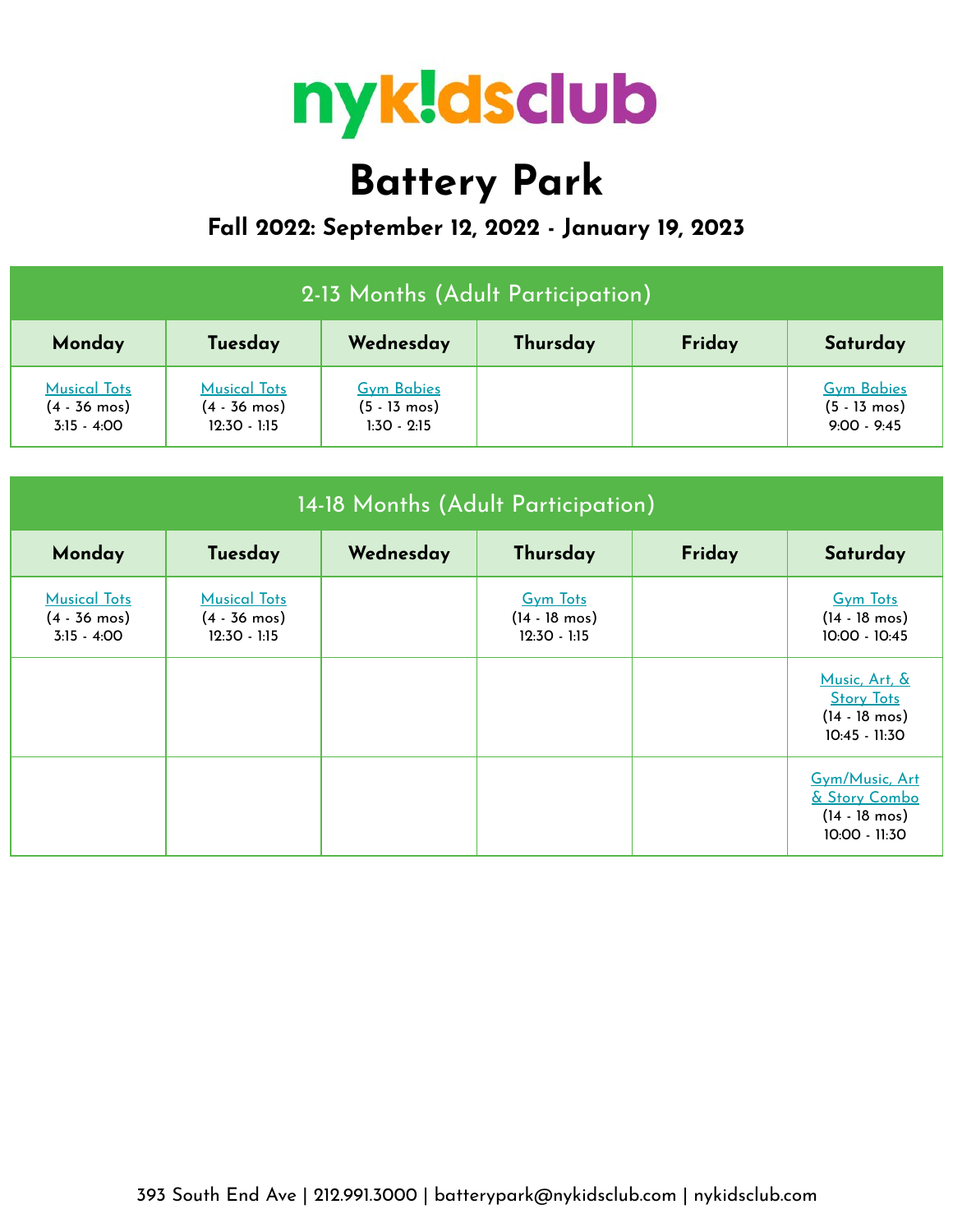| 19-23 Months (Adult Participation)                             |                                                                 |           |                                                               |        |          |  |
|----------------------------------------------------------------|-----------------------------------------------------------------|-----------|---------------------------------------------------------------|--------|----------|--|
| Monday                                                         | Tuesday                                                         | Wednesday | Thursday                                                      | Friday | Saturday |  |
| <b>Musical Tots</b><br>$(4 - 36 \text{ mos})$<br>$3:15 - 4:00$ | <b>Musical Tots</b><br>$(4 - 36 \text{ mos})$<br>$12:30 - 1:15$ |           | <b>Gym Kids</b><br>$(19 - 23 \text{ mos})$<br>$3:30 - 4:15$   |        |          |  |
| <b>Sports Kids</b><br>$(19 - 23 \text{ mos})$<br>4:15 - 5:00   |                                                                 |           | <b>STEM Kids</b><br>$(19 - 23 \text{ mos})$<br>$4:15 - 5:00$  |        |          |  |
|                                                                |                                                                 |           | Gym/STEM<br>Combo<br>$(19 - 23 \text{ mos})$<br>$3:30 - 5:00$ |        |          |  |

| 24-36 Months (Adult Participation)                                |                                                                 |                                                                 |          |        |          |  |
|-------------------------------------------------------------------|-----------------------------------------------------------------|-----------------------------------------------------------------|----------|--------|----------|--|
| Monday                                                            | Tuesday                                                         | Wednesday                                                       | Thursday | Friday | Saturday |  |
| <b>Musical Tots</b><br>$(4 - 36 \text{ mos})$<br>$3:15 - 4:00$    | <b>Musical Tots</b><br>$(4 - 36 \text{ mos})$<br>$12:30 - 1:15$ | <b>Gym Juniors</b><br>$(24 - 36 \text{ mos})$<br>$3:30 - 4:15$  |          |        |          |  |
| <b>Sports Juniors</b><br>$(24 - 36 \text{ mos})$<br>$5:15 - 6:00$ |                                                                 | <b>STEM Juniors</b><br>$(24 - 36 \text{ mos})$<br>$4:15 - 5:00$ |          |        |          |  |
|                                                                   |                                                                 | Gym/STEM<br>Combo<br>$(24 - 36 \text{ mos})$<br>$3:30 - 5:00$   |          |        |          |  |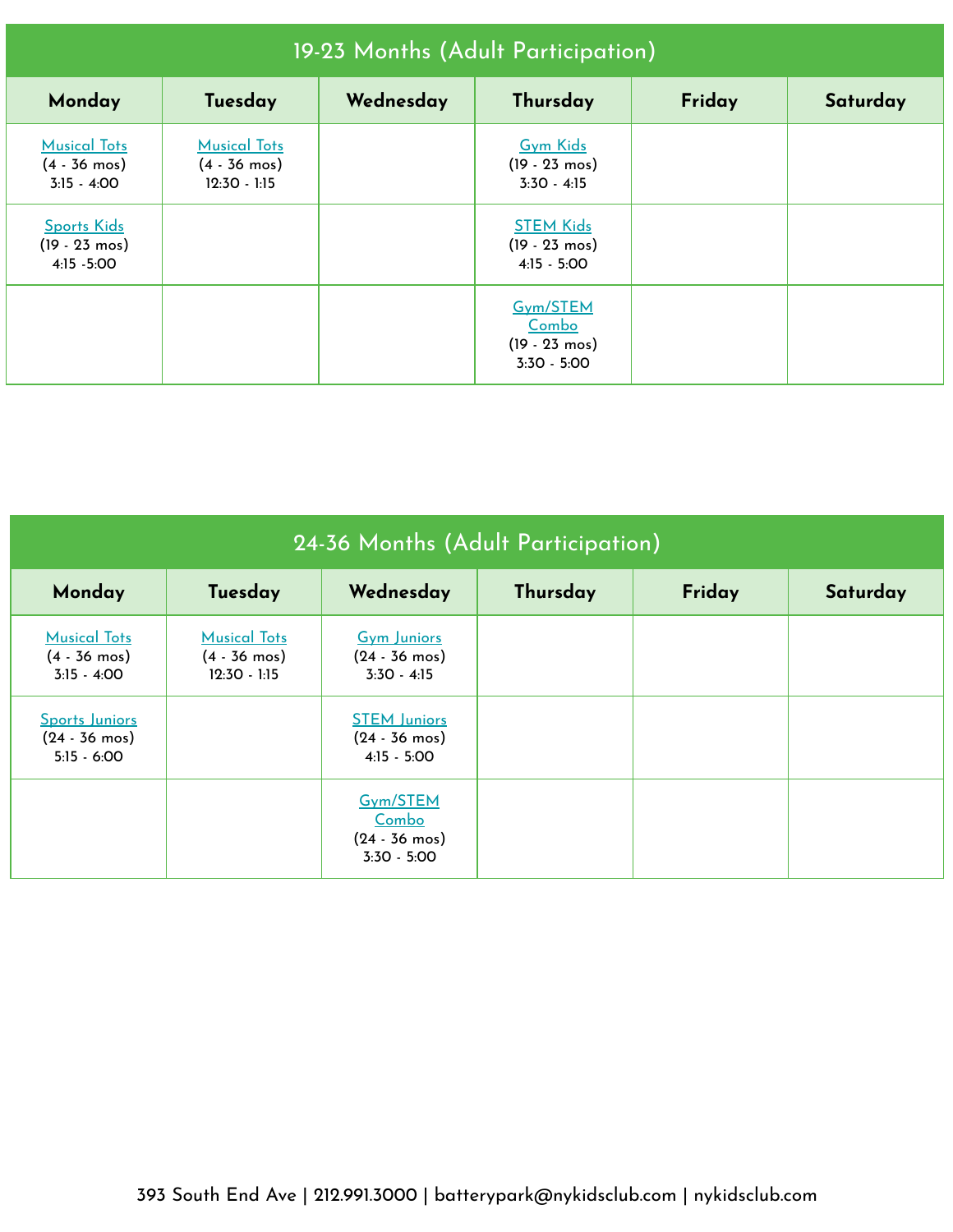| 2 1/2 - 3 1/2 Years (Independent Participation)                    |                                                                                                 |                                                               |                                                                         |                                                                           |          |  |  |
|--------------------------------------------------------------------|-------------------------------------------------------------------------------------------------|---------------------------------------------------------------|-------------------------------------------------------------------------|---------------------------------------------------------------------------|----------|--|--|
| Monday                                                             | Tuesday                                                                                         | Wednesday                                                     | Thursday                                                                | Friday                                                                    | Saturday |  |  |
| <b>Gymnastics 1</b><br>$(2.5 - 3.5 \text{ yrs})$<br>$12:30 - 1:15$ | <b>STEM I</b><br>$(2.5 - 3.5 \text{ yrs})$<br>$12:30 - 1:15$                                    | Tumble & Dance<br>$(2.5 - 3.5 \text{ yrs})$<br>$12:30 - 1:15$ | Music, Art, &<br>Story I<br>$(2.5 - 3.5 \text{ yrs})$<br>$12:30 - 1:15$ | Ultimate Fitness I<br>$(2.5 - 3.5 \text{ yrs})$<br>$12:30 - 1:15$         |          |  |  |
| <b>Famous Artists</b><br>$(3 - 5 \text{ yrs})$<br>$1:30 - 2:15$    | Sports 1<br>$(2.5 - 3.5 \text{ yrs})$<br>$1:30 - 2:15$                                          |                                                               | <b>Gymnastics 1</b><br>$(2.5 - 3.5 \text{ yrs})$<br>$1:30 - 2:15$       | <b>STEM I</b><br>$(2.5 - 3.5 \text{ yrs})$<br>$3:30 - 4:15$               |          |  |  |
|                                                                    | Music, Art, &<br>Story 1<br>$(2.5 - 3.5 \text{ yrs})$<br>$3:30 - 4:15$                          |                                                               |                                                                         | Sports I<br>$(2.5 - 3.5 \text{ yrs})$<br>$4:15 - 5:00$                    |          |  |  |
|                                                                    | <b>Gymnastics 1</b><br>$(2.5 - 3.5 \text{ yrs})$<br>$4:15 - 5:00$                               |                                                               |                                                                         | <b>STEM/Sports</b><br>Combo<br>$(2.5 - 3.5 \text{ yrs})$<br>$3:30 - 5:00$ |          |  |  |
|                                                                    | Music, Art, &<br><b>Story/Gymnastics</b><br>Combo<br>$(2.5 - 3.5 \text{ yrs})$<br>$3:30 - 5:00$ |                                                               |                                                                         |                                                                           |          |  |  |

| 3 - 5 Years (Independent Participation)                                         |                                                                                       |                                                                                       |                                                             |                                                                                       |                                                                              |  |  |
|---------------------------------------------------------------------------------|---------------------------------------------------------------------------------------|---------------------------------------------------------------------------------------|-------------------------------------------------------------|---------------------------------------------------------------------------------------|------------------------------------------------------------------------------|--|--|
| Monday                                                                          | Tuesday                                                                               | Wednesday                                                                             | Thursday                                                    | Friday                                                                                | Saturday                                                                     |  |  |
| <b>Famous Artists</b><br>$(3 - 5 \text{ yrs})$<br>$1:30 - 2:15$                 | <b>Gymnastics II/III</b><br>$(3.5 - 6.5 \text{ yrs})$<br>$3:15 - 4:00$                | <u>Architects &amp;</u><br><b>Engineers</b><br>$(3 - 5 \text{ yrs})$<br>$1:30 - 2:15$ | <b>Science</b><br>$(3 - 5 \text{ yrs})$<br>$3:15 - 4:00$    | World Art<br>$(3 - 5 \text{ yrs})$<br>$1:30 - 2:15$                                   | Architects &<br><b>Engineers</b><br>$(3 - 5 \text{ yrs})$<br>$10:00 - 10:45$ |  |  |
| <b>Ultimate Fitness</b><br>  /   <br>$(3.5 - 6.5 \text{ yrs})$<br>$3:15 - 4:00$ | <b>Earth Explorers</b><br>$(3 - 5 \text{ yrs})$<br>$4:30 - 5:15$<br><b>NEW CLASS!</b> | <b>Famous Artists</b><br>$(3 - 5 \text{ yrs})$<br>$3:15 - 4:00$                       | Sports II/III<br>$(3.5 - 6.5 \text{ yrs})$<br>$4:30 - 5:15$ | <b>Gymnastics II/III</b><br>$(3.5 - 6.5 \text{ yrs})$<br>$3:15 - 4:00$                | <b>Gymnastics II/III</b><br>$(3.5 - 6.5 \text{ yrs})$<br>11:00 - 11:45       |  |  |
| Math Magic<br>$(3 - 5 \text{ yrs})$<br>$4:15 - 5:00$                            |                                                                                       | <u>Gymnastics II/III</u><br>$(3.5 - 6.5 \text{ yrs})$<br>$4:30 - 5:15$                |                                                             | <u>Architects &amp;</u><br><b>Engineers</b><br>$(3 - 5 \text{ yrs})$<br>$4:30 - 5:15$ |                                                                              |  |  |